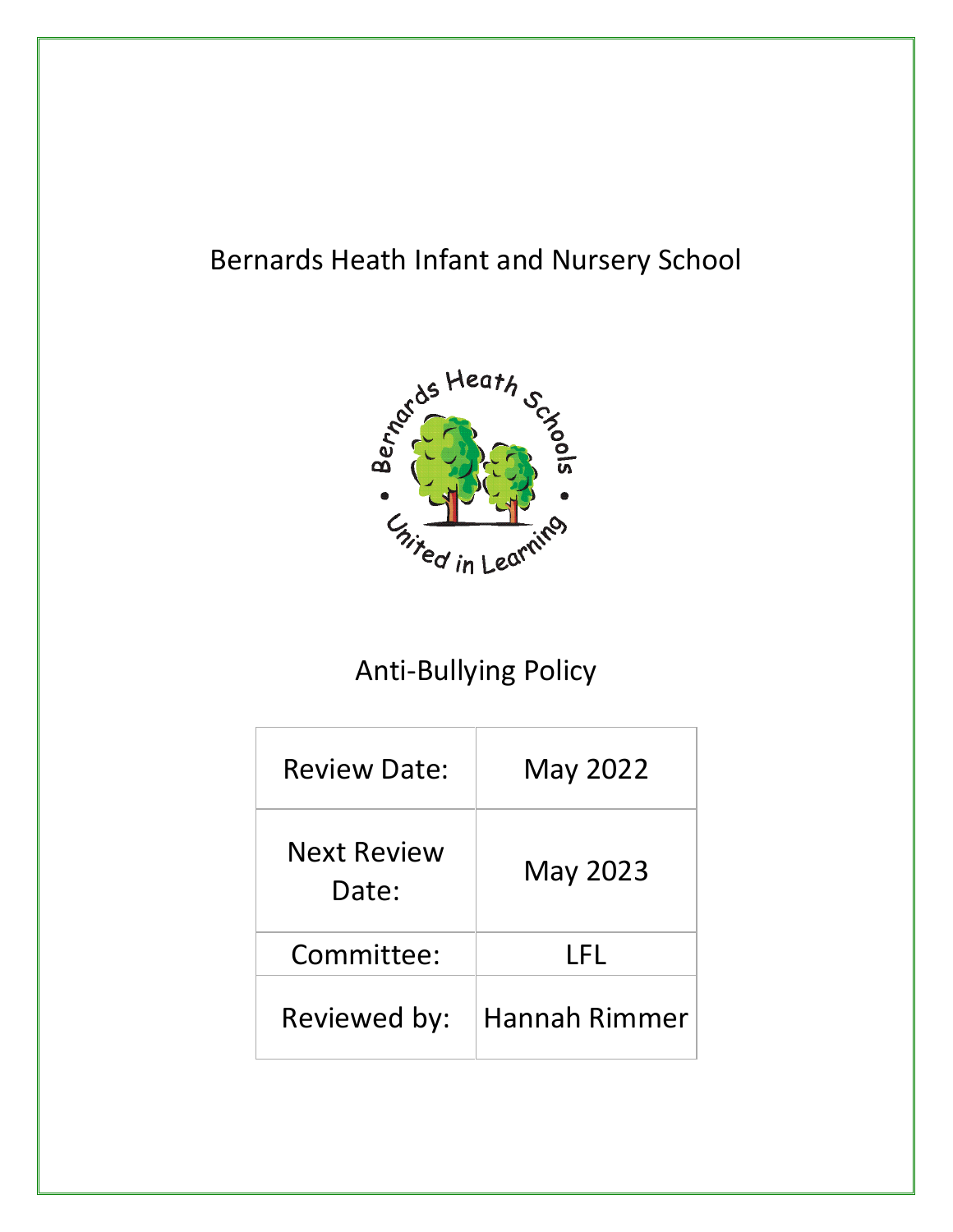At Bernards Heath Infant and Nursery School we believe that all children are entitled to an education that enables them to develop a positive sense of self and the skills for lifelong learning. We do this through a curriculum designed to develop the whole child and by providing a caring and secure learning environment.

Bullying is anti-social behaviour and affects everyone; it is unacceptable and will not be tolerated. The aim of this policy is to ensure that all stakeholders know how we define bullying behaviour and how we work to stop it having a negative impact on the children in our care.

There is no legal definition of bullying.

However, it's usually defined as behaviour that is:

- repeated
- intended to hurt someone either physically or emotionally

Bullying behaviour has very specific characteristics:

- physical assault
- teasing
- making threats
- name calling
- excluding
- targeting certain groups because of their race, religion, gender or sexual orientation
- cyberbullying bullying via mobile phone or online (email, social networks and instant messenger)

At Bernards Heath Infant and Nursery School, we further define bullying as one child deliberately using their power to make another child feel bad. Bullying is not having a single argument or fight with someone. It isn't saying something bad to someone once when angry, frustrated or annoyed. Bullying goes on deliberately (on purpose) over a period of time.

It is important to make a distinction between the normal developmentally appropriate behaviours of children aged 3-7 years old and behaviour which could justifiably be regarded as bullying. Whilst the school would not wish to encourage rough play some incidents will occur. On the occasions where rough play results in someone being hurt adults will talk about the school rules; kind, respectful and safe. There may also be protective consequences implemented if a child is not being safe.

The overlap between bullying and teasing is an important one to recognise because playful teasing, while not encouraged, may be relatively insignificant. If the teasing involves persistent intimidation and results in distress, it falls under the definition of bullying.

Implementing consequences that are not logical or educational does not end bullying. Children who are demonstrating bullying behaviour do not change this behaviour because they are made to feel worse about themselves. At Bernards Heath we stress that it is the bullying behaviour, rather than the person doing the bullying, that is not liked. We positively encourage all pupils to take responsibility for their behaviour and its consequences and to make a commitment to take action to end any bullying and provide support for the bullied pupil.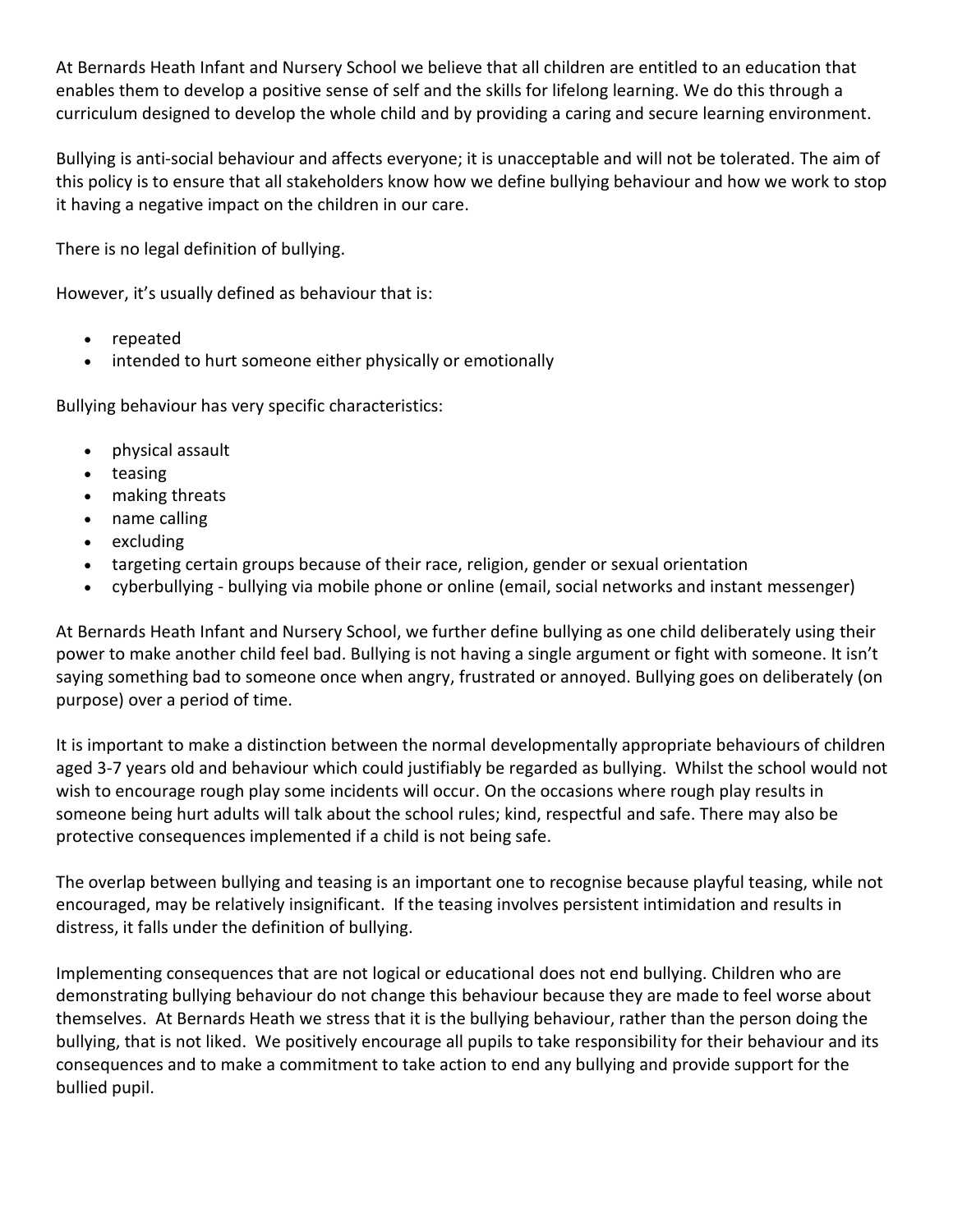Our Anti-Bullying Policy and practice includes a range of strategies adapted to suit particular incidents through a whole school approach, including:

- Sharing our definition of bullying with staff, parents, carers and children
- An environment where children can talk and adults listen
- A helping hand, revisited each year, where children names safe adults they can talk to about anything upsetting them
- A growing up curriculum that explicitly teaches children about healthy relationships (this includes opportunities to discuss bullying and how to repsond in assemblies, whole classes and small circle time groups)
- A behaviour policy that is explicit about how pro-social behaviours are encouraged and how consequences are applied for unwanted behaviours
- An open door policy so that parents, carers and staff can talk about their concerns with senior leaders
- Ensuring that incidents are taken seriously, investigated and, if necessary, acted upon
- Systematically recording incidents helping us to review and evaluate our policy and practice (CPOMS is used to record friendship issues and any incidents of racist behaviour)
- Induction for all new staff and annual whole school review of this policy
- Mentoring/counselling/group work led by an outside agency: Aiming to change the behaviour of pupils who are vulnerable or bullied and to help them use verbal and body language in a way that discourages bullying, including how to respond to bullying in a calm, controlled manner
- Working with parents and carers (home school triangle) to promote good behaviour, encourage involvement in promoting the school rules (kind, respectful, safe) and consulting over the school's approach to bullying
- Monitoring the school grounds so that we continue to provide a safe, secure, active and easily supervised environment
- Questionnaires for use with pupils, parents, carers and staff

## What are possible signs of bullying?

Parents are often the first people who become aware of an unexplained change in the behaviour of their child. This may take the form of a change in sleeping pattern, a lack of interest in food, reluctance to come to school, damage to the child's property, an uncharacteristic quietness, unusually boisterous behaviour or silence. Children who are being bullied may show other changes in behaviour, such as becoming shy and nervous, feigning illness or clinging to adults. There may be evidence of changes in their learning or a lack of concentration. Parents should feel able to come and discuss these issues in school so that investigations and strategies can be put into place. Staff are in a strong position to recognise signs of bullying which may relate to changes in behaviour or sudden change in learning standards. This should be addressed immediately; many children may remain silent with their parents but feel able to tell an adult in school. It should also be recognised that children will feel able to approach certain adults within school but not others.

## Procedures for dealing with concerns about bullying

There are various levels of approach allowing for the severity of, and any recurrence of, incidents. All such incidents, however minor, should be reported to the Head Teacher and, where necessary, recorded on CPOMS.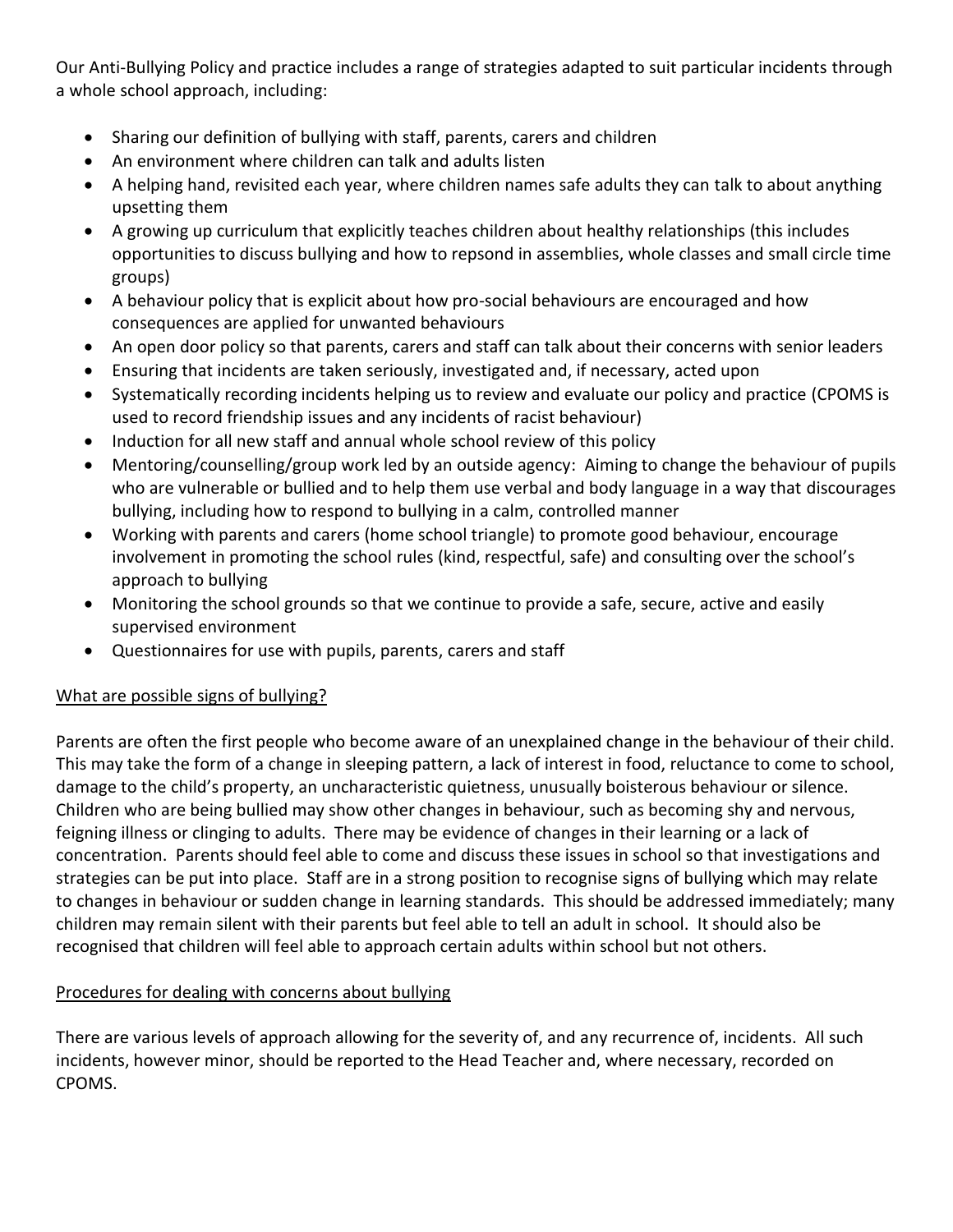Teachers should:

- Listen sympathetically to the child who is subject to bullying behaviours
- Reassure the child and tell them that the problem is not with them but with the bullying behaviour
- Talk to the child who is using bullying behaviour, listen to them, and refer to our school rules, kind, respectful, safe
- Agree with both parties an action that will be taken and monitor this
- Talk to the parents of both children
- Keep a log of incidents on CPOMS

Support Staff should:

• Immediately inform the Class Teacher or Head Teacher about their concerns

### Consequences

It is very important that each incident is addressed at an early stage when strategies may focus on helping both parties deal with social interaction in an acceptable way. Our school practices a therapeutic approach to behaviour management and we use logical consequences.

These may include:

- Discussion with the children involved in bullying behaviour
- Discussion with parents
- Spending playtime/lunchtime inside with a school adult to analyse and discuss behaviour and plan how they will behave differently when they return outside.
- Loss of playtime/lunchtime until child shows they can be trusted to play safely outside. Leading to gradual reintroduction of unsupervised playtime.
- Withdrawal of child from class to learn with the Head Teacher or Deputy
- Exclusion period from school
- Permanent exclusion

It would be hoped that for the majority of cases any incident could be solved at an early stage before major consequences are needed.

### Prevention and support

All children are taught to tell an adult at school about any behaviour that leaves them feeling sad, worried, upset or angry. During the first days/weeks of the autumn term all children are introduced to/reminded of the 'Helping Hand' and encouraged to name and talk about five people they could talk to if they were worried or sad about something. They use their hand and assign one person to each finger and thumb. It is important to recognise that understanding of bullying varies with age and bullying in an infant school would be rare but 'could happen here.'

Our learning environment, curriculum and school ethos results in children who look after and support each other throughout school:

 Children are encouraged to look after the welfare of other children and report incidents of bullying behaviour to an adult